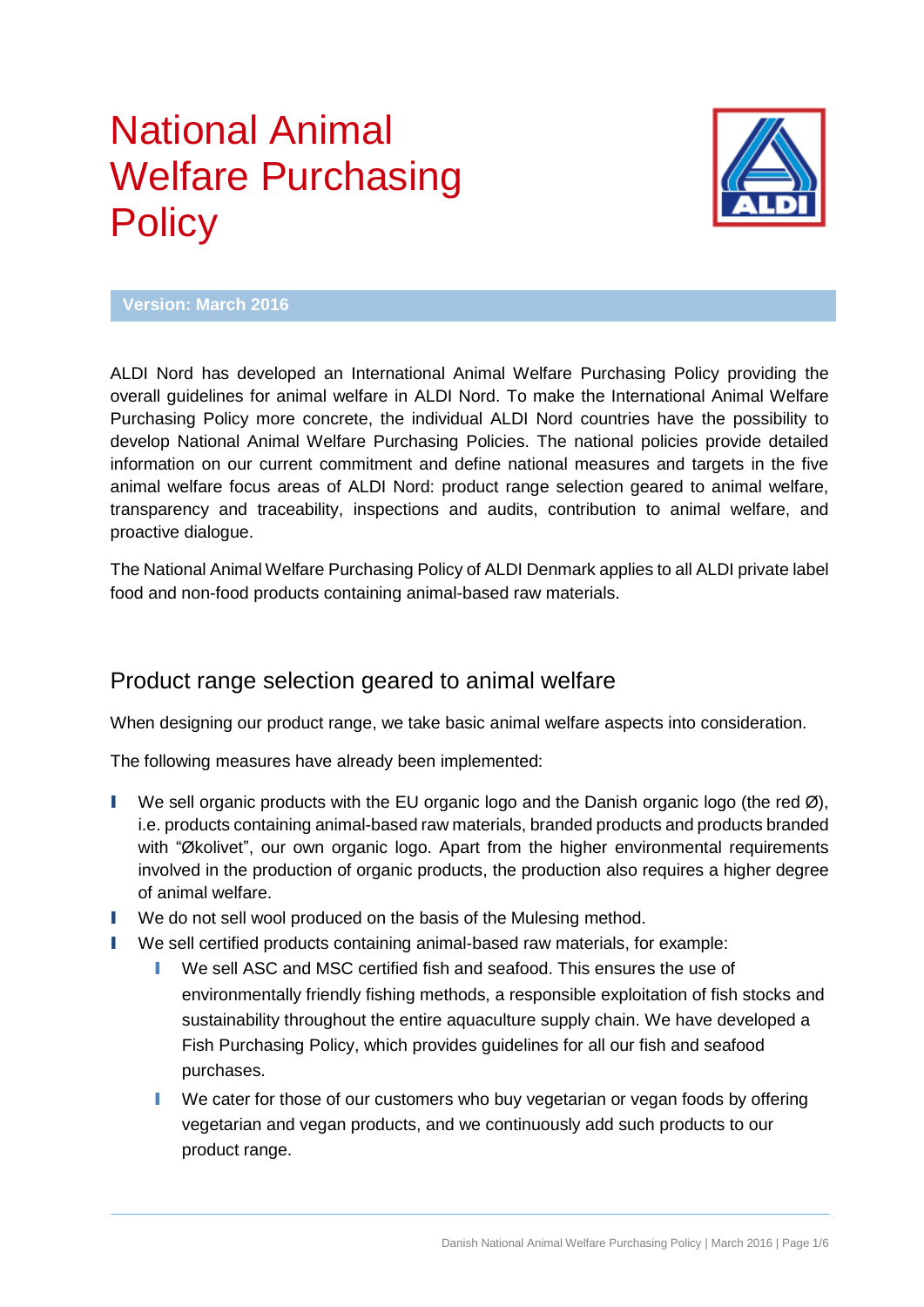- **I** We comply with the industry standard of Danske Æg, and none of our suppliers of eggs practise beak trimming.
- I As a result of our target of selecting a product range which improves animal welfare, we do not sell certain animal products:
	- I We signed the fur free declaration of the Fur Free Retailer Programme in 2015 making a public commitment not to sell products made of real fur.
	- We do not sell products made of angora wool.
	- **I** We do not sell rabbit meat.
	- **I** We do not sell quails or quail eggs.
	- **I** We do not sell foie gras.
	- I We do not sell eels, sharks, swordfish or marlins. Furthermore, we do not sell fish species that are classified as protected, temporarily protected or endangered in international lists of endangered/protected species. Further information can be found in our Fish Purchasing Policy.
	- **I** We do not sell any protected or endangered animal species.

We have set the following **targets** in this area:

- I We will increase the share of organic products containing animal-based raw materials in our product range. This applies especially to fresh meat and poultry as well as refrigerated products containing animal-based raw materials.
- I We will continuously adjust our product range of traditional chicken products to include alternative animal welfare friendly products.
- I We will continuously adjust our product range of traditional pork products to include alternative animal welfare friendly products.
- I We will continuously adjust our product range of traditional beef products to include alternative animal welfare friendly products.
- I We will continuously phase out eggs from caged hens as an ingredient in our processed food, in products that have a significant content of egg.
- I We will continuously convert our fish and seafood product range to ensure that it only includes sustainable certified products.
- I We will expand our product range of vegetarian and vegan products certified with the European V-label, which is the official label for vegetarian and vegan products from the European Vegetarian Union. Furthermore, we will establish our own brand for vegetarian and vegan products.
- I We will only sell ASC certified tiger prawns from the end of 2016.
- I We will no longer sell lobsters or any products containing lobster from the end of 2016.
- I We will only sell Dolphin Safe certified tuna from the end of 2016.
- I We will perform an annual internal animal welfare review of our product range and continuously incorporate new knowledge and experience into our national targets.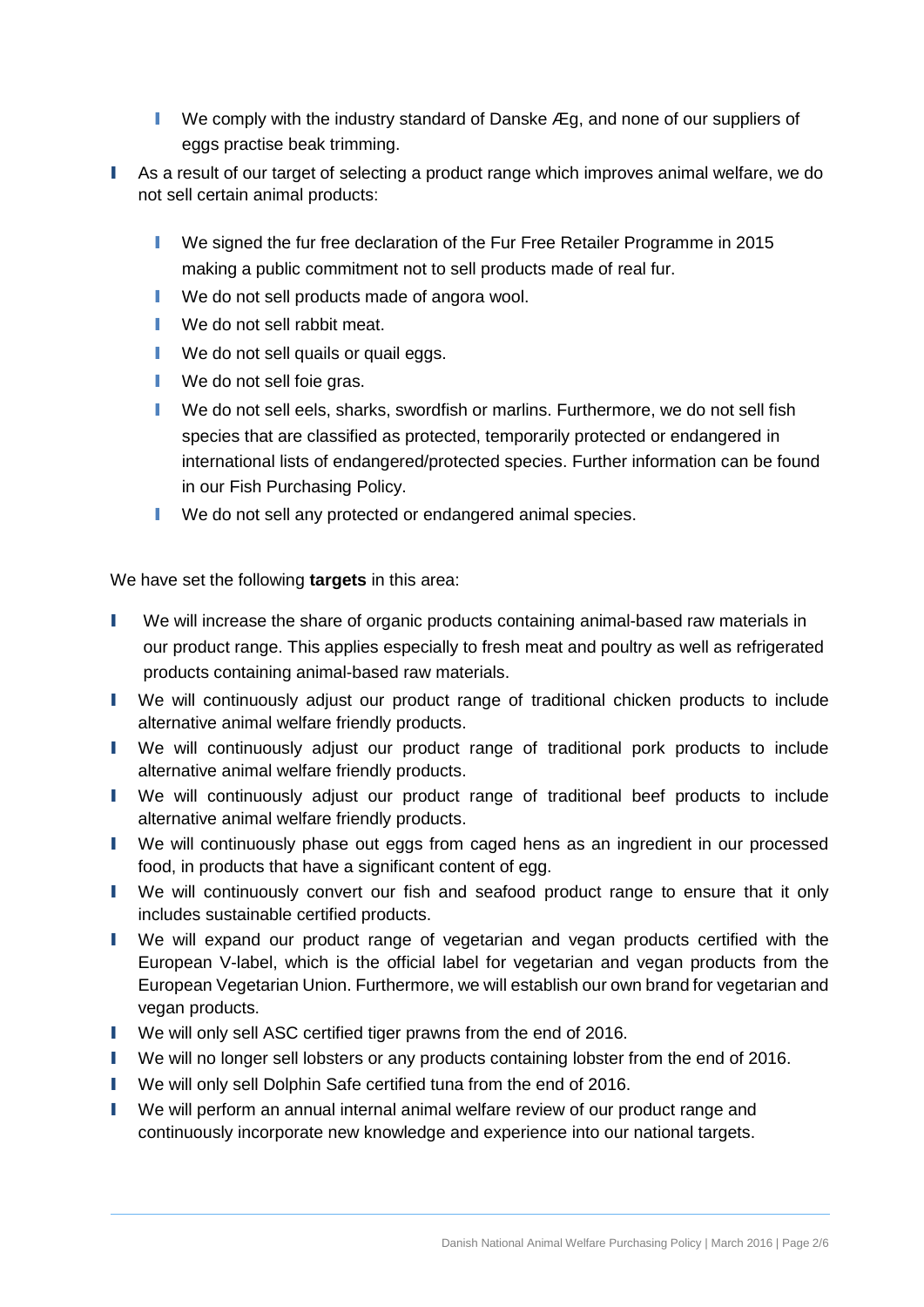# Transparency and traceability

We design our supply chain in a way that ensures transparency and complete traceability of our products.

- I We expect full traceability of all of our products containing animal-based raw materials as such traceability is pivotal to ensuring increased animal welfare. Our suppliers must be able to make such information available to us at our request, and they must have established appropriate procedures in that respect.
- I The packaging of our fish and seafood products as well as our other fish and seafood products (both wildly caught fish and aquaculture products) provides detailed information as a result of our extended consumer-friendly product labels. In addition to the information required by law, information is provided on the exact fishing equipment used, the date of the catch and the specific aquaculture method used, if possible.
- I We find it important that our fresh meat derives from animals born, raised and slaughtered in the same country in order to minimise unnecessary transport of live animals. Most of our poultry and pork are produced in Denmark. These products are clearly marked with the Danish heart label.
- I Our certified products are clearly marked on the product packaging, in our advertising material, in our retail stores and on our website. It that way, our customers are provided with maximum information.
- I All fresh meat purchased in Brazil comes from slaughterhouses that have signed the Cattle Agreement. In that way, the traceability of these products is ensured, and we can exclude any connection to the deforestation of the Amazon rainforest. Social aspects, such as forced labour, the rights of the indigenous peoples and land grabbing, are also taken into consideration.

We have set the following additional **targets** in this area:

I We strive to ensure complete traceability of our leather and lambskin products throughout the entire supply chain.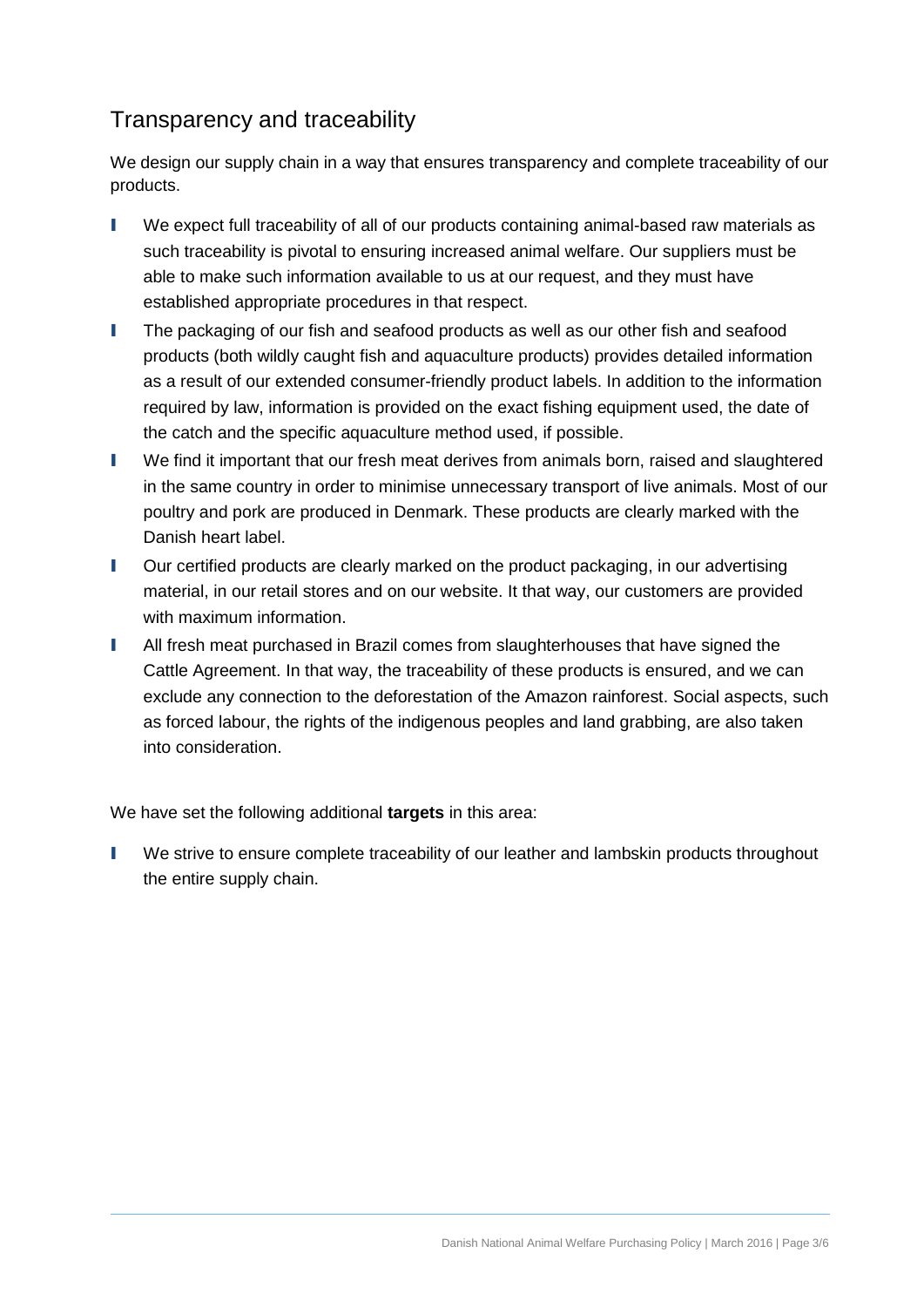#### Inspections and audits

Our suppliers conduct the audits and inspections required by Danish law.

Furthermore, we have set the following **targets** in this area:

- I We will set minimum animal welfare requirements for products containing animal-based raw materials. More specifically, the requirements will apply to areas such as husbandry, feeding, transport, slaughtering and the use of antibiotics. The minimum requirements will be included in our supplier contracts, and our suppliers will therefore be obliged to comply with them.
- I In collaboration with our suppliers, we will develop a self-control system to ensure compliance with ALDI Denmark's minimum requirements.
- I We will conduct an annual sustainability review of the animal welfare of our product range.
- I We will conduct an annual sustainability review of our product range of fresh and canned fish and seafood as well as our other fish and seafood products.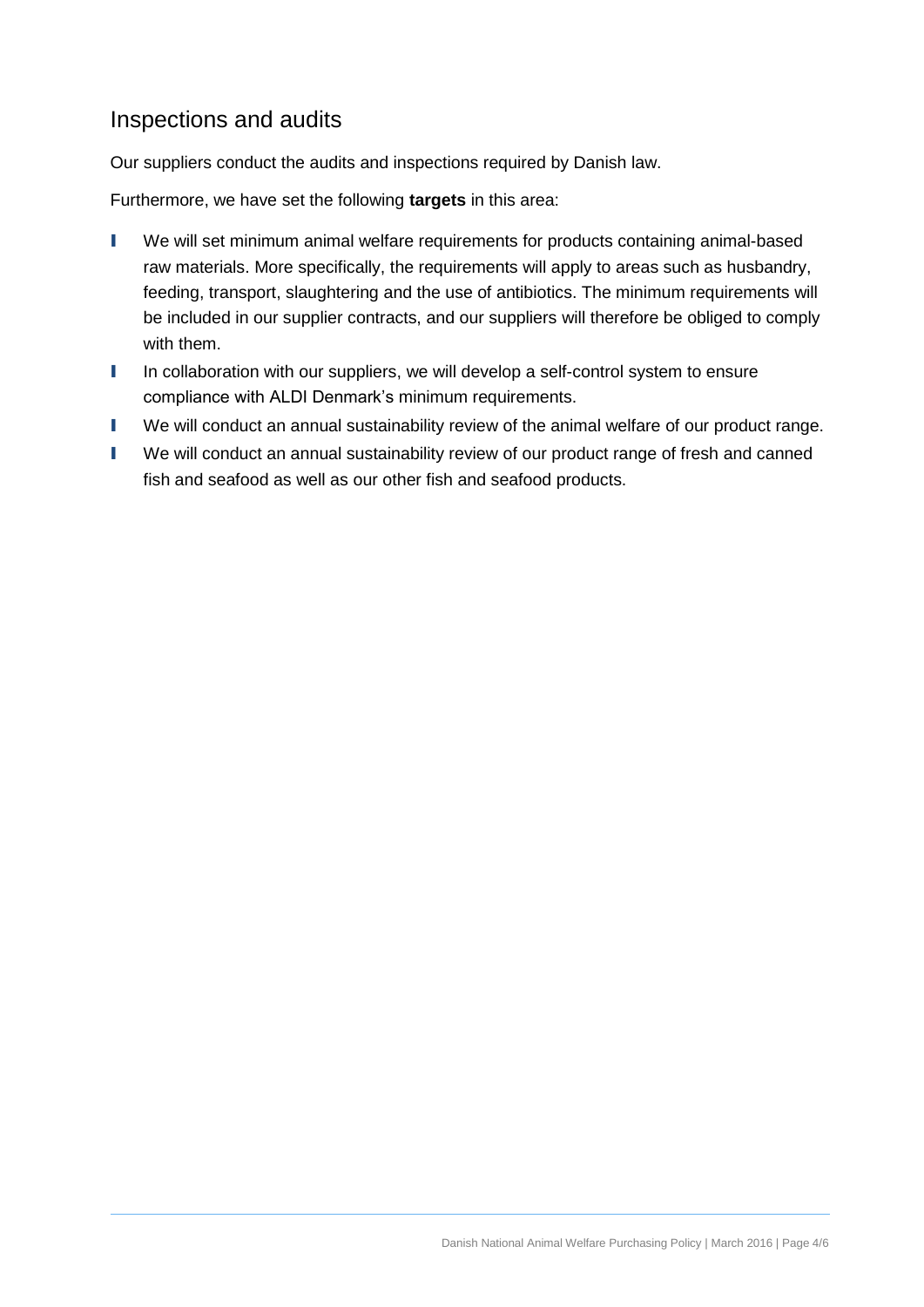### Contribution to animal welfare

Our animal welfare initiatives aim at increasing the level of animal welfare beyond the statutory requirements. We focus on the initiatives that are economically and scientifically feasible.

- I We expect our suppliers to participate proactively in the drafting and continuous development of industry standards, to participate in initiatives and networks or to launch their own animal welfare projects.
- I We continuously collaborate with our suppliers and other stakeholders to improve animal welfare.

We have set the following additional **targets** in this area:

- I We will expand our active participation in relevant animal welfare initiatives and networks to increase our commitment to animal welfare.
- I We will expand our collaboration with suppliers to improve animal welfare, for example in areas relating to the conditions of caged and cage-free hens, broiler breeding and fixation of pigs.